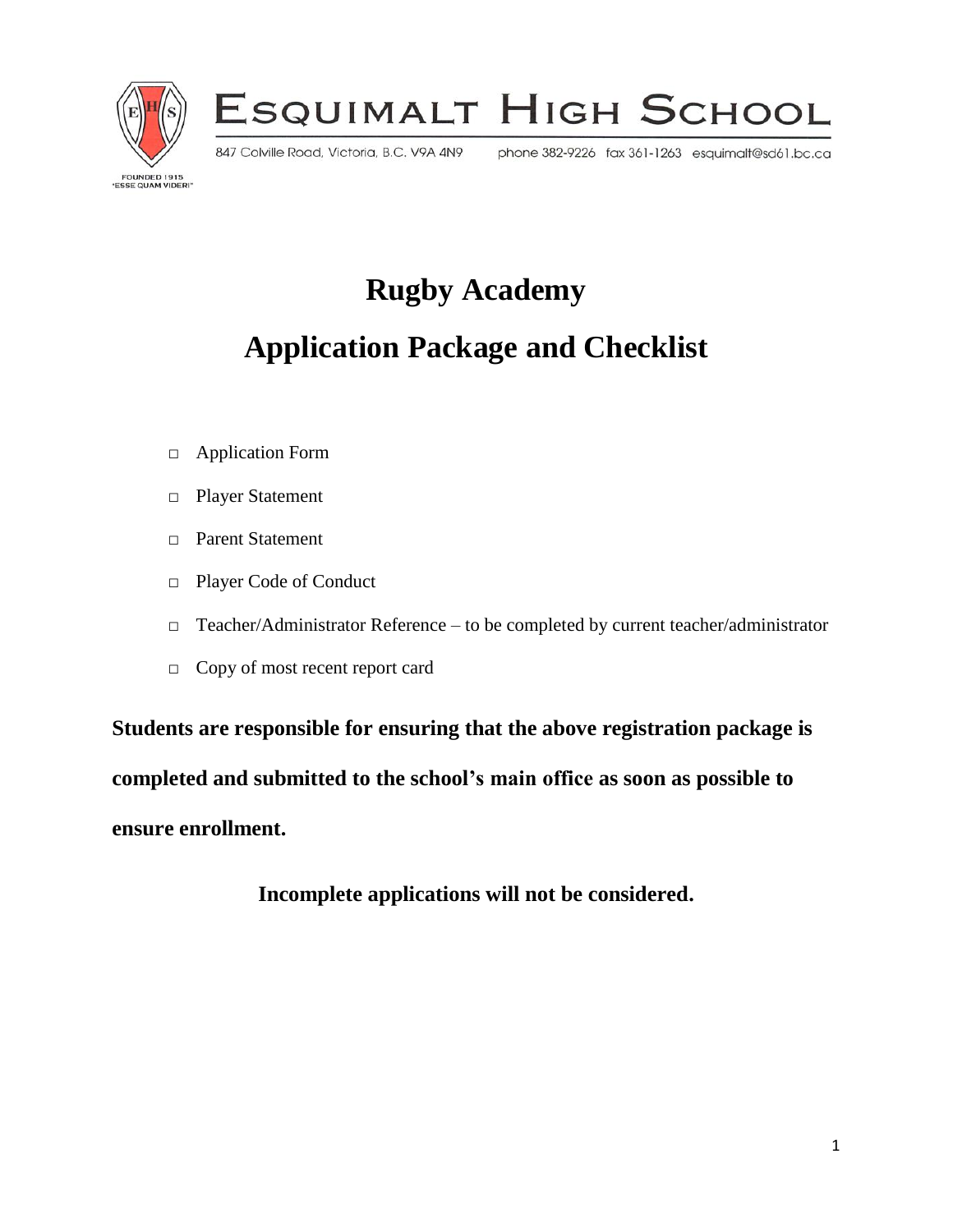# **Esquimalt High Rugby Academy Application Form**

Complete the application package that follows and return it to Esquimalt High School.

Please see page 7 for information regarding Academy fees.

### **Application Information:**

| Parent/Guardian Names: Names: Names: Names: Names: Names: Names: Names: Names: Names: Names: Names: Names: Names: Names: Names: Names: Names: Names: Names: Names: Names: Names: Names: Names: Names: Names: Names: Names: Nam |  |  |  |
|--------------------------------------------------------------------------------------------------------------------------------------------------------------------------------------------------------------------------------|--|--|--|
|                                                                                                                                                                                                                                |  |  |  |
|                                                                                                                                                                                                                                |  |  |  |
|                                                                                                                                                                                                                                |  |  |  |
|                                                                                                                                                                                                                                |  |  |  |
|                                                                                                                                                                                                                                |  |  |  |
| Athletic Achievements (and/or teams played for and positions played)                                                                                                                                                           |  |  |  |
|                                                                                                                                                                                                                                |  |  |  |
|                                                                                                                                                                                                                                |  |  |  |
|                                                                                                                                                                                                                                |  |  |  |
| Academic Achievements (special acknowledgements, honor role, awards of merit, etc.)                                                                                                                                            |  |  |  |
|                                                                                                                                                                                                                                |  |  |  |
|                                                                                                                                                                                                                                |  |  |  |
| References (coaches, supervisors, employers, teachers/mentors) Please list 3 (name & email)                                                                                                                                    |  |  |  |
| $1.$ $\overline{\phantom{a}}$                                                                                                                                                                                                  |  |  |  |
|                                                                                                                                                                                                                                |  |  |  |
| 3.                                                                                                                                                                                                                             |  |  |  |
| Current Administrator (name, school, phone number)                                                                                                                                                                             |  |  |  |

\_\_\_\_\_\_\_\_\_\_\_\_\_\_\_\_\_\_\_\_\_\_\_\_\_\_\_\_\_\_\_\_\_\_\_\_\_\_\_\_\_\_\_\_\_\_\_\_\_\_\_\_\_\_\_\_\_\_\_\_\_\_\_\_\_\_\_\_\_\_\_\_\_\_\_\_\_\_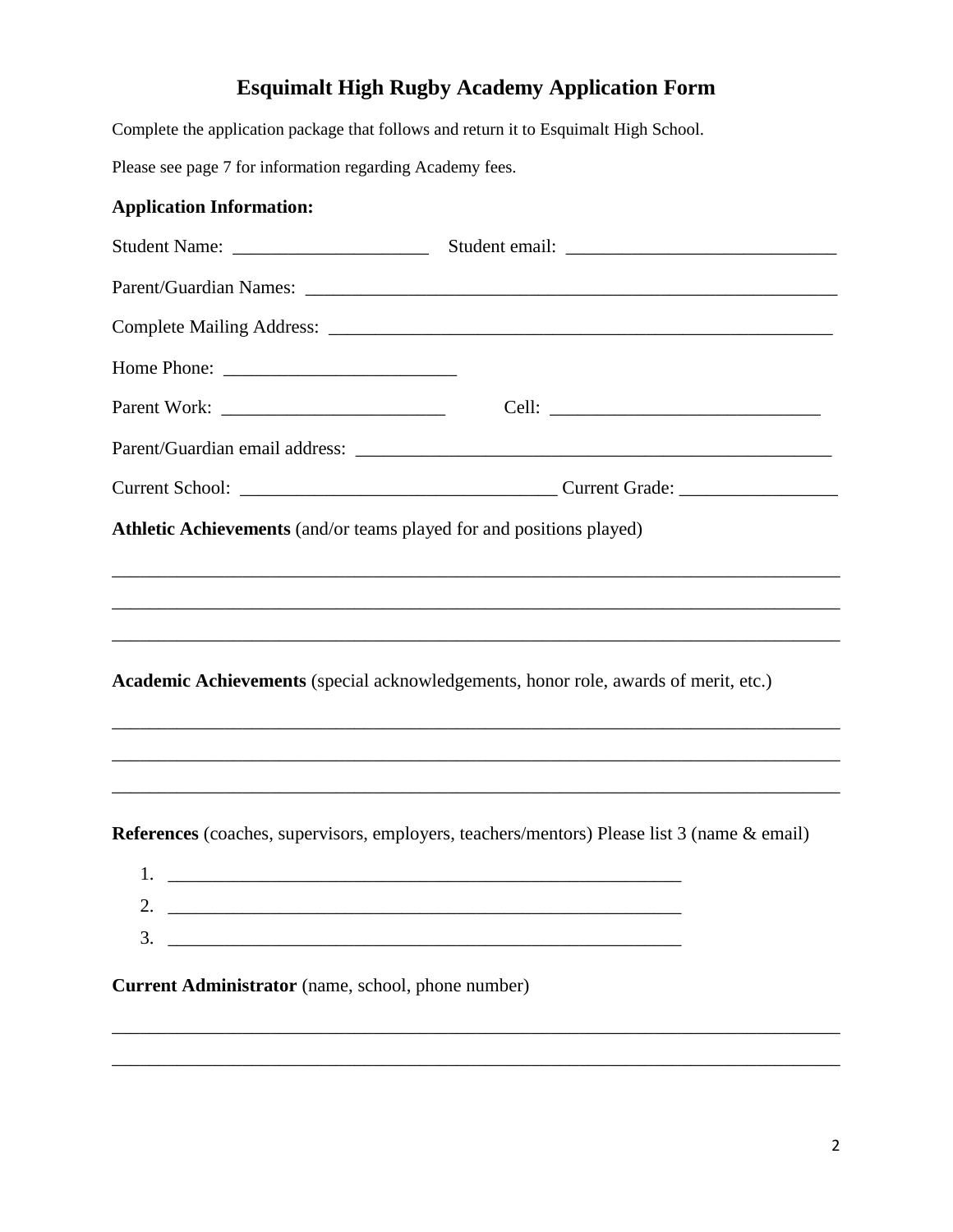# **Esquimalt High Rugby Academy Player Statement Form**

Please indicate your reasons for applying to the Esquimalt High Rugby Academy. Include your athletic and academic goals.

### **Esquimalt High Rugby Academy Parent/Guardian Statement Form**

Please indicate your reasons for supporting your son/daughter's application to the Esquimalt High Rugby Academy.

Parent/Guardian Name: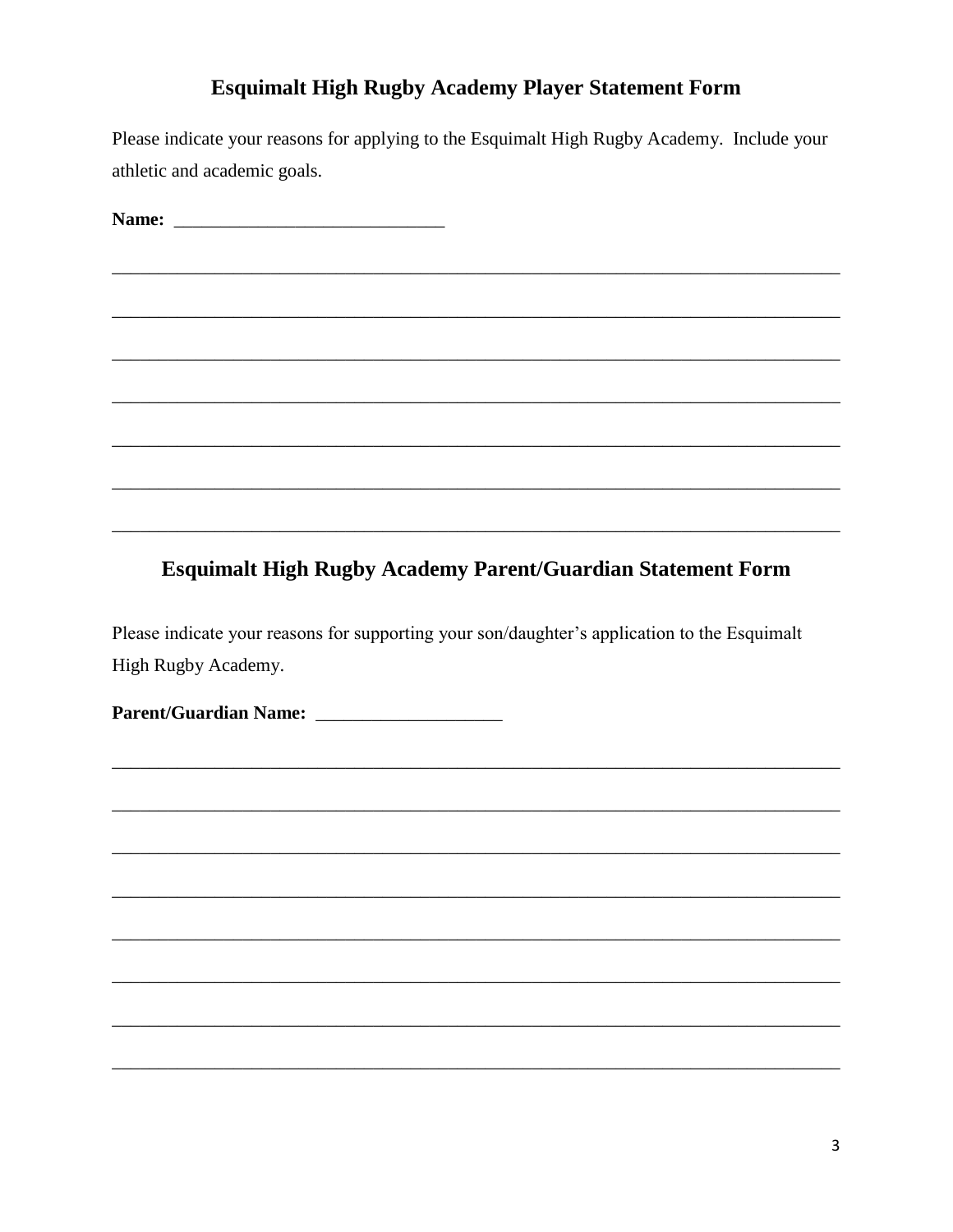## **Esquimalt High Rugby Academy Player Code of Conduct**

At the Esquimalt High Rugby Academy "Commitment" is regarded as central to all involvement in the Academy. Athletes show their commitment to their team and their school by regular, punctual attendance at all classes, training sessions, and games. In addition, athletes demonstrate respect by being properly prepared for all activities both in the classroom and on the field. The following code of conduct will be adhered to by all EHRA Athletes to ensure full participation and proper commitment:

#### **EHRA Athletes will:**

- 1. Attend all classes, practices and games on time.
- 2. Maintain at least a passing grade in all courses both academic and elective.
- 3. Be a good citizen both on and off the field. This means being respectful to all staff, students, and property at Esquimalt High.
- 4. Adhere to the Esquimalt High Student Code of Conduct.

#### **While participating in rugby practice and play**:

- 5. Be punctual for training and matches and keep your teacher informed if unavailable.
- 6. Remember that skill development, fun and enjoyment are the most important parts of the game.
- 7. Play to the laws of the game and accept without question, or comment, all the referee's decisions.
- 8. Control your emotions. Verbal or physical abuse of team mates, opponents or match officials is not acceptable in any circumstances.
- 9. Always remember that you owe a duty of care to your opponents. Tackle hard but fairly; do not intend to hurt your opponent.
- 10. Listen and act on instructions given to you by your teacher, coach or any adult responsible for any activity you may be involved in.
- 11. Be a good sport Winning and losing is part of sport: Win with humility lose with dignity.
- 12. Recognize good play by ALL players on your team and the opposition.
- 13. Be responsible and safety conscious at all times.
- 14. At the end of the match thank your opponents and the referee for the match.
- 15. Respect other people and their possessions and report any damage to the teacher and/ or coach.
- 16. Treat all players as you would like to be treated. Do not interfere with, bully or take unfair advantage of any player.

Any breach of these conducts while on the school property (including behavior in the classroom) will be reported to an Academy teacher, administrator, or coach.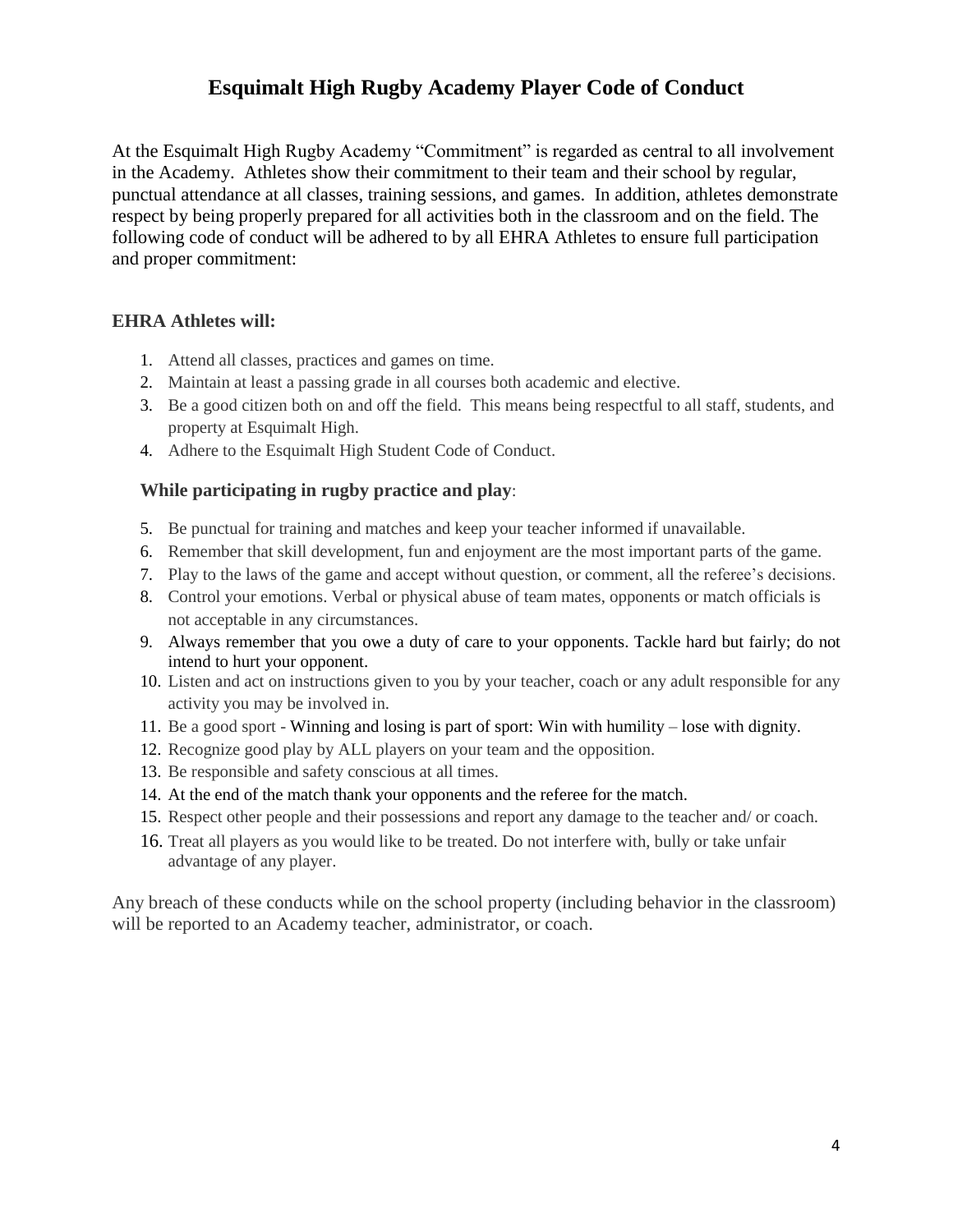The range of consequences includes:

- Official letter of reprimand and contact of parent/guardian
- Suspension of match/game play
- In-school suspension
- Out-of-school suspension
- Letter of apology to be written by athlete addressed to all those affected
- Expulsion from the EHRA

In addition to the Code of Conduct, EHRA Athletes are encouraged to:

Understand that if an individual or group of young players believe that they are not being treated in an acceptable manner that they have the right to tell an adult – namely the teacher, coach, or the program administrator in the first instance.

While attending the Esquimalt High Rugby Academy whether in the classrooms, the hallways, on the fields, or on tour, your behavior at all times reflects on you, your parents, the school, and everyone associated with you.

#### **Athlete**

By signing this document, I, \_\_\_\_\_\_\_\_\_\_\_\_\_\_\_\_\_\_\_\_\_\_\_\_\_\_\_\_\_\_\_ acknowledge all the above mentioned codes of conduct and vow to adhere to all codes. I am aware of the consequences should I breach any part of the code.

Signature: \_\_\_\_\_\_\_\_\_\_\_\_\_\_\_\_\_\_\_\_\_\_\_\_\_\_\_\_\_ Date: \_\_\_\_\_\_\_\_\_\_\_\_\_\_\_\_\_\_\_

#### **Parent/Guardian**

I, \_\_\_\_\_\_\_\_\_\_\_\_\_\_\_\_\_\_\_\_\_\_\_\_\_\_\_\_\_\_\_\_ am the lawful parent/guardian of the above mentioned athlete and am aware they are bound by the above mentioned code of conduct. I am also aware of the inherent risks of playing a contact sport and give full permission for my son/daughter to participate in all training and games.

| Signature: |     |  |
|------------|-----|--|
|            | ate |  |
|            |     |  |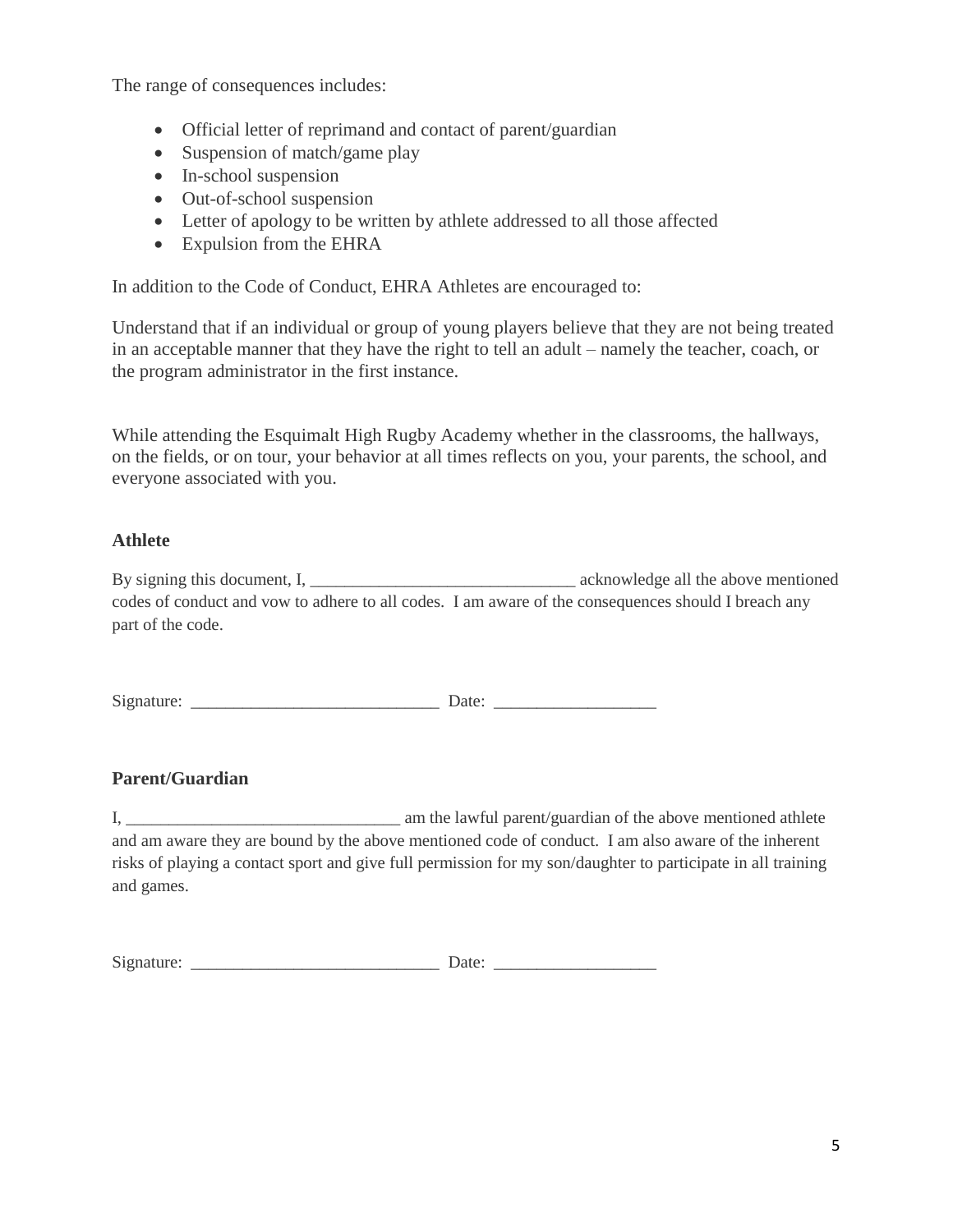# Esquimalt High Rugby Academy Teacher/Administrator Reference

| <b>Student Information</b>                                                                                       |  |
|------------------------------------------------------------------------------------------------------------------|--|
|                                                                                                                  |  |
|                                                                                                                  |  |
| <b>Teacher/Administrator Information</b>                                                                         |  |
|                                                                                                                  |  |
|                                                                                                                  |  |
|                                                                                                                  |  |
| <b>Student Qualities</b>                                                                                         |  |
|                                                                                                                  |  |
| <u> 1980 - Jan James James James James James James James James James James James James James James James Jam</u> |  |
|                                                                                                                  |  |
|                                                                                                                  |  |
|                                                                                                                  |  |
|                                                                                                                  |  |
|                                                                                                                  |  |
|                                                                                                                  |  |
|                                                                                                                  |  |
|                                                                                                                  |  |
| Leadership:                                                                                                      |  |
|                                                                                                                  |  |
| Other Comments:                                                                                                  |  |
|                                                                                                                  |  |